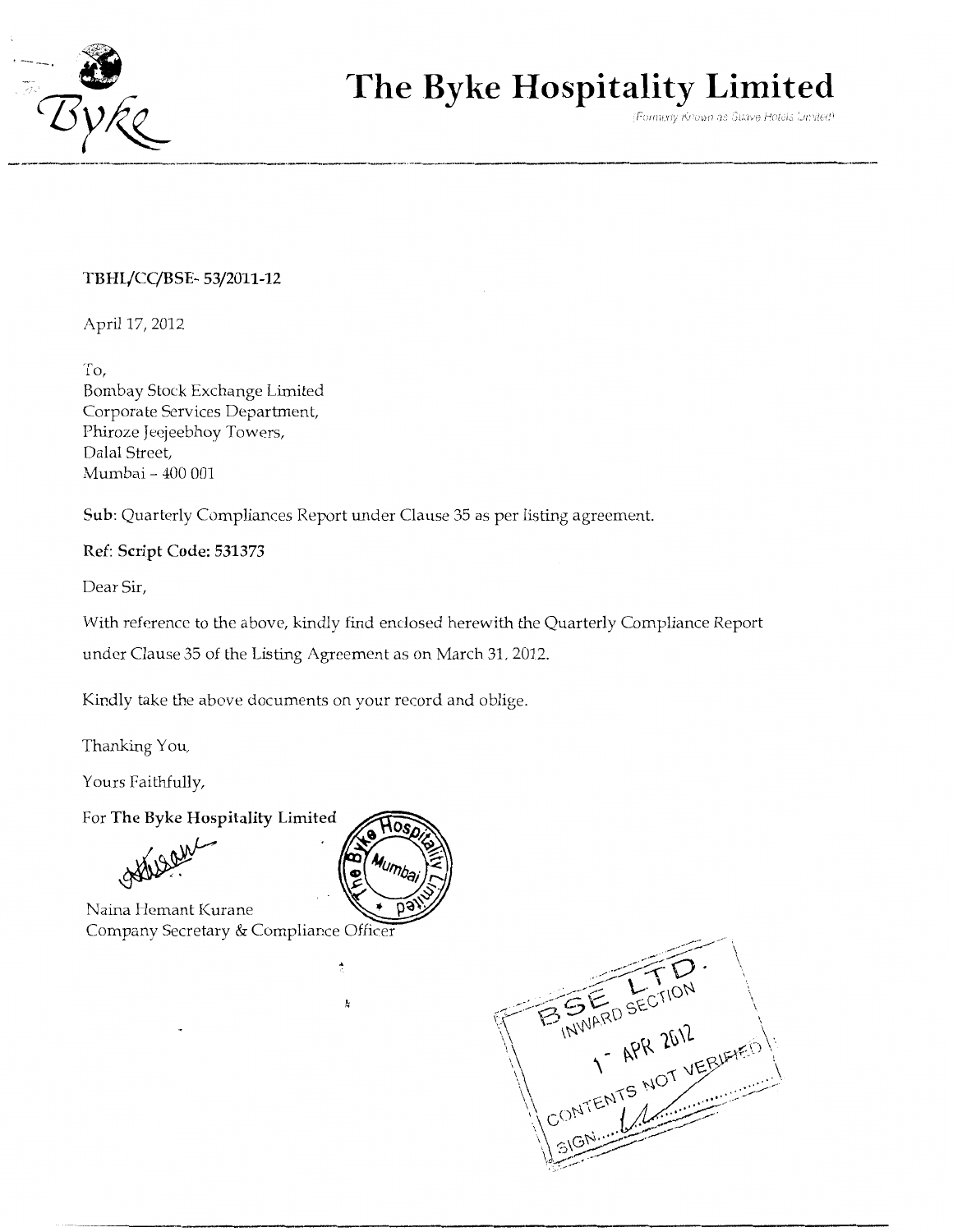

# The Byke Hospitality Limited

#### THE BYKE HOSPITALITY LIMITED SHAREHOLDING PATTERN AS ON 31.03.2012

| Cate-                      |                                                                                      |                                | <b>Class of Security : Equity</b> | Number of                                          |                | As a % of total                                                    |                | As a % of total                                                                                             |
|----------------------------|--------------------------------------------------------------------------------------|--------------------------------|-----------------------------------|----------------------------------------------------|----------------|--------------------------------------------------------------------|----------------|-------------------------------------------------------------------------------------------------------------|
| gory                       | Partly paid up shares                                                                |                                |                                   | partly paid                                        |                | number of partly                                                   |                | number of shares                                                                                            |
| Code                       | Held by Promoter/Promoter group                                                      |                                |                                   | up shares                                          |                | paid up shares                                                     |                | of the Company                                                                                              |
|                            | Held by Public                                                                       |                                |                                   |                                                    |                |                                                                    |                |                                                                                                             |
|                            | Total                                                                                |                                |                                   | $\bf{0}$                                           |                | 0.00                                                               |                | 0.00                                                                                                        |
|                            | <b>Outstanding Convertible Securities</b>                                            |                                |                                   | Number of<br>outstandiny<br><b>Securities</b>      |                | As a % of total<br>No. of outstanding<br>Con. Securities           |                | As a % of total<br>No. of shares of the<br>Company, assuming<br>full conversion of the<br><b>Securities</b> |
|                            | Held by Promoter/Promoter group                                                      |                                |                                   |                                                    |                |                                                                    |                |                                                                                                             |
|                            | Held by Public                                                                       |                                |                                   |                                                    |                |                                                                    |                |                                                                                                             |
|                            | Total                                                                                |                                |                                   | 0<br>Number of                                     |                | 0.00<br>As a % of total                                            |                | 0.00<br>As a % of total                                                                                     |
|                            | Warrants                                                                             |                                |                                   | warrants                                           |                | number of warrants                                                 |                | number of shares<br>of the Company<br>assuming full<br>conversion of warrants                               |
|                            | Held by Promoter/Promoter group                                                      |                                |                                   | 0                                                  |                | 0.00                                                               |                | 0.00                                                                                                        |
|                            | Held by Public                                                                       |                                |                                   | 0<br>$\overline{0}$                                |                | 0.00                                                               |                | 0.00%                                                                                                       |
|                            | Total<br>Total paid up capital of the Company, assuming full                         |                                |                                   |                                                    |                | 0.00                                                               |                | 0.00%                                                                                                       |
| Cate-<br>gory<br>Code      | conversion of warrants and convertible securities<br>Category of<br>Shareholders     | Number of<br>Share-<br>holders | Total No.<br>of shares            | 20048900<br>Number of<br>shares held<br>in demated |                | Total shareholding as<br>a percentage of total<br>number of shares | Number of      | Shares pledged or<br>otherwise encumbered<br>As a                                                           |
|                            |                                                                                      |                                |                                   | form                                               | $(A+B)^{1}$    | As a percentage of<br>$(A+B+C)$                                    | <b>Shares</b>  | ፟ጜ                                                                                                          |
| $^{(1)}$                   | (11)                                                                                 | (III)                          | (IV)                              | (V)                                                | (VI)           | $($ VII $)$                                                        | (VIII)         | (IX)=(VIII)/(IV)*100                                                                                        |
| (A)                        | <b>Shareholding of Promoter</b>                                                      |                                |                                   |                                                    |                |                                                                    |                |                                                                                                             |
|                            | and Promoter Group <sup>2</sup>                                                      |                                |                                   |                                                    |                |                                                                    |                |                                                                                                             |
| (1)                        | Indian                                                                               |                                |                                   |                                                    |                |                                                                    |                |                                                                                                             |
| (a)                        | Individuals/H.U.F                                                                    | 6                              | 3300369                           | 3300369                                            | 16.46          | 16.46                                                              | 100000         | 3.03                                                                                                        |
| (b)<br>$\lbrack c \rbrack$ | Centai/State Government(s)<br>Bodies Corporate                                       | 0<br>$\overline{\mathbf{c}}$   | 0<br>4962549                      | O<br>4962549                                       | 0.00<br>24.75  | 0.00<br>24.75                                                      | 0<br>0         | 0.00<br>0.00                                                                                                |
| (d)                        | Financial Institutions/Banks                                                         | 0                              | 0                                 | 0                                                  | 0.00           | 0.00                                                               | o              | 0.00                                                                                                        |
| [e]                        | Any Other (specity)                                                                  | 0                              | o                                 | O                                                  | 0.00           | 0.00                                                               | 0              | 0.00                                                                                                        |
|                            | Employee Welfare Trust                                                               | 0                              | 0                                 | 0                                                  | 0.09           | 0.00                                                               | o              | 0.00                                                                                                        |
|                            | <b>M&amp;M Benfit Trust</b>                                                          | 0                              | 0                                 | 0                                                  | 0.03           | 0.00                                                               | 0              | 000                                                                                                         |
|                            | Sub-Total (A)(1)                                                                     | 8                              | 8262918                           | 8262918                                            | 41.21          | 41.21                                                              | 100000         | 1.21                                                                                                        |
| (2)<br>$\left( a\right)$   | Foreign<br>Non Resident Individuals/Foreign Nationals                                | 0                              | 0                                 | 0                                                  | 0.00           | 0.00                                                               | o              | 0.00                                                                                                        |
| (b)                        | <b>Bodies Corporate</b>                                                              | $\mathbf 0$                    | $\overline{0}$                    | $\bf 0$                                            | 0.00           | 0.00                                                               | $\overline{0}$ | 0,00                                                                                                        |
| ( c)                       | Institutions                                                                         | 0                              | $\mathbf 0$                       | o                                                  | 0.00           | 0.00                                                               | $\Omega$       | 0.00                                                                                                        |
| (d)                        | Any Other (specify)                                                                  | $\Omega$                       | $\mathbf 0$                       | 0                                                  | 0.00           | 000                                                                | 0              | 0.00                                                                                                        |
|                            | Sub_Total (A)(2)                                                                     | 0                              | ٥                                 | 0                                                  | 0.00           | 0.00                                                               | 0.00           | 0.00                                                                                                        |
|                            | Total holding of Promoter and Promoter Group<br>$(A)=(A)(1)+(A)(2)$                  | 8                              | 8262918                           | 8262918                                            | 41.21          | 41.21                                                              | 100000         | 1.21                                                                                                        |
| (B)                        | <b>Public Shareholding3</b>                                                          |                                |                                   |                                                    |                |                                                                    |                |                                                                                                             |
| <u>(1)</u>                 | institutions                                                                         |                                |                                   |                                                    |                |                                                                    |                |                                                                                                             |
| $\langle a \rangle$<br>(b) | Mutual Fund/UTI<br>Financial Institutions/Banks                                      | 0<br>0                         | $\circ$<br>0                      | $\overline{0}$<br>0                                | 0.00<br>000    | 0.00<br>0.00                                                       |                |                                                                                                             |
| (c)                        | Central/State Government(s)                                                          | 0                              | 0                                 | 0                                                  | 0.00           | 0.00                                                               |                |                                                                                                             |
| (d)                        | Venture Capital Funds                                                                | 0                              | 0                                 | $\overline{0}$                                     | 0.00           | 0.00                                                               |                |                                                                                                             |
| (e)                        | Insurance Companies                                                                  | 0                              | 0                                 | 0                                                  | 0.00           | 0.00                                                               |                |                                                                                                             |
| $\mathfrak{g}$             | Foreign Institutional Investors<br>Foreign Venture Cap Inv                           | 0<br>0                         | 0<br>0                            | 0<br>0                                             | 0.00<br>0.00   | 0.00<br>0.00                                                       |                |                                                                                                             |
| $\mathbf{q}$               | Sub-Total (B)(1)                                                                     | 0                              | 0                                 | 0                                                  | 0.00           | 0.00                                                               |                |                                                                                                             |
| (2)                        | Non Institutions                                                                     |                                |                                   |                                                    |                |                                                                    |                |                                                                                                             |
| (a)                        | <b>Bodies Corporate</b>                                                              | 174                            | 6822618                           | 3819218                                            | 34.03          | 34.03                                                              |                |                                                                                                             |
| (b)                        | Individuals                                                                          |                                |                                   |                                                    |                |                                                                    |                |                                                                                                             |
|                            | i) Holding nominal share capital upto Rs 1 lakh                                      | 3035                           | 869412                            | 510101                                             | 4.34           | 4.34                                                               |                |                                                                                                             |
| $\{c\}$                    | ii) Holding nominal share capital in excess of Rs. 1 lakh<br>Non-Resident Individual | 42<br>5                        | 3993525<br>100427                 | 3953725<br>100427                                  | 19.92<br>0.50  | 19.92<br>0.50                                                      |                |                                                                                                             |
|                            | Foreigh National                                                                     | 0                              | o                                 | 0                                                  | 0.00           | 0.00                                                               |                |                                                                                                             |
|                            | Overseas Corporate Bodies                                                            | O                              | 0                                 | 0                                                  | 0.00           | 0.00                                                               |                |                                                                                                             |
|                            | Foreign Bodies                                                                       | 0                              | 0.                                | 0                                                  | 0.00           | 0.00                                                               |                |                                                                                                             |
|                            | Trust                                                                                | 0                              | o                                 | 0                                                  | 0.00           | 0.00                                                               |                |                                                                                                             |
|                            | Clearing Member<br>Sub-Total (B)(2)                                                  | 0<br>3256                      | 0<br>11785982                     | 0<br>8383471                                       | 0.00<br>58.79  | 0.00<br>58.79                                                      |                |                                                                                                             |
|                            | Total Public shareholding<br>$(B)=(B)(1)+(B)(2)$                                     | 3256                           | 11785982                          | 8383471                                            | 58.79          | 58.79                                                              |                |                                                                                                             |
|                            | TOTAL $(A)+(B)$                                                                      | 3264                           | 20048900                          | 16646389                                           | 100.00         | 100.00                                                             |                |                                                                                                             |
| (C)                        | Shares held by Custodians and against which Depository<br>Receipts have been issued  |                                |                                   |                                                    |                |                                                                    |                |                                                                                                             |
| $\mathbf{1}$               | Promoter and Promoter Group                                                          | $\mathbf 0$                    | $\Omega$                          | 0                                                  | $\overline{0}$ | 0                                                                  |                |                                                                                                             |
| 2                          | Public<br>GRAND TOTAL (A)+(B)+(C)                                                    | 0<br>3264                      | 0<br>20048900                     | 0<br>16646389                                      | 0<br>100.00    | 0<br>100.00                                                        | 100000         | 0.50                                                                                                        |
|                            |                                                                                      |                                |                                   | $\sim$                                             |                |                                                                    |                |                                                                                                             |

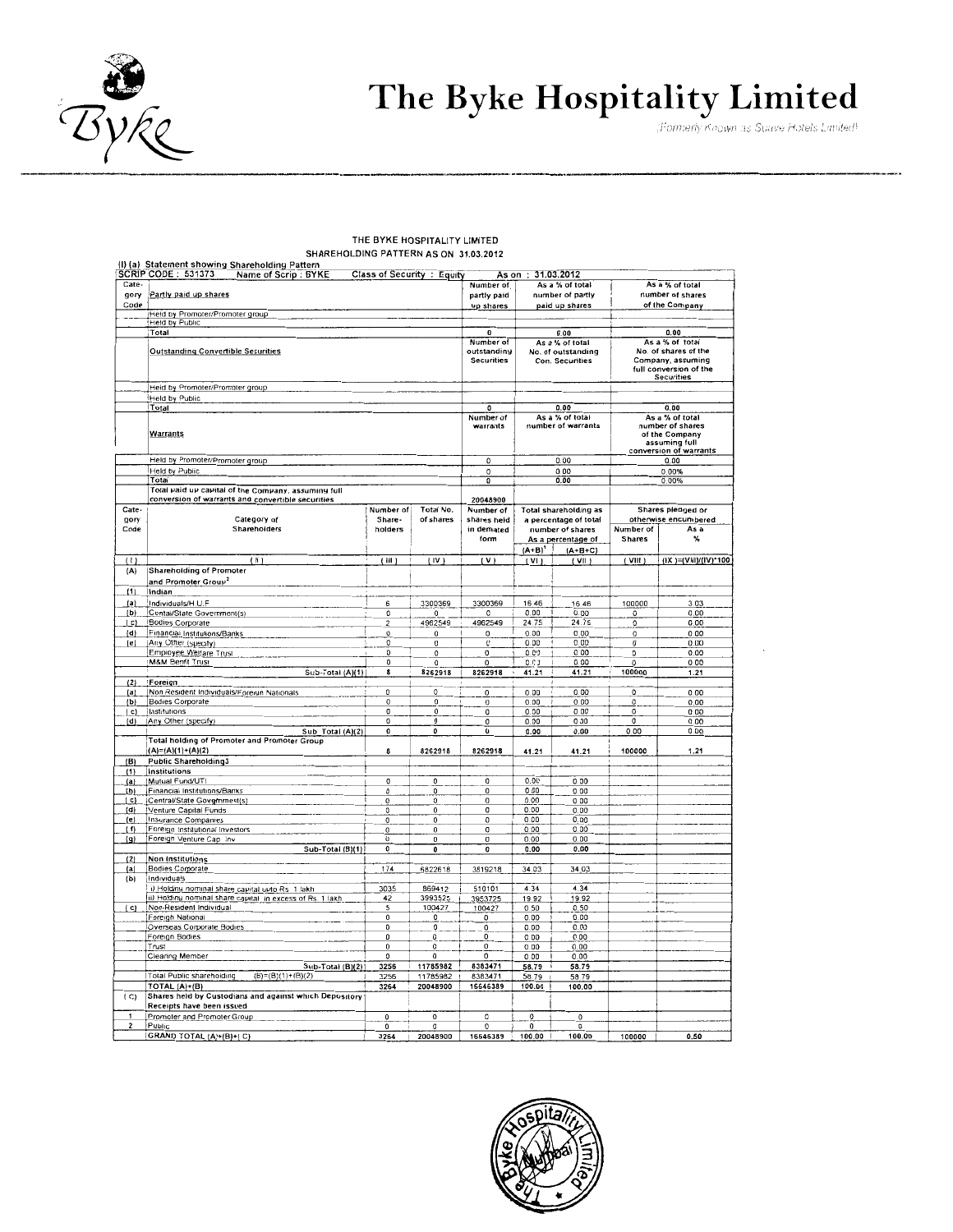| Sr.No.        | Name of the shareholder                                  |                                | Details of Shares held                    |                      | Encumbered shares(*)                                   |                                                                                 |                           | Details of warrants                                           |                                      | Details of<br>convertible<br>securities                                                                          | <b>Total shares</b><br><i><b>including</b></i><br>underlying shares<br>assuming full<br>conversion of<br>warrants and<br>convertible<br>securities as a %<br>of diluted share<br>capital |
|---------------|----------------------------------------------------------|--------------------------------|-------------------------------------------|----------------------|--------------------------------------------------------|---------------------------------------------------------------------------------|---------------------------|---------------------------------------------------------------|--------------------------------------|------------------------------------------------------------------------------------------------------------------|------------------------------------------------------------------------------------------------------------------------------------------------------------------------------------------|
|               |                                                          | No of<br><b>Shares</b><br>held | As a % of<br>grand total<br>$(A)+(B)+(C)$ | Number               | As a<br>ge                                             | As a % of<br>Percenta   grand total<br>$(A)+(B)+(C)$ of<br>sub-clause<br>(1)(a) | No of<br>warrants<br>held | As a % of total<br>number of<br>warrants of the<br>same class | ler of<br>rtible of<br>Ities<br>held | Numb   As a % of<br>total<br>conve inumber<br>securi   convertib<br>le<br>securitie<br>s of the<br>same<br>class |                                                                                                                                                                                          |
|               |                                                          |                                |                                           |                      | $(\overline{V} \mid \overline{V})$ =<br>$(V)/(III)^*1$ |                                                                                 |                           |                                                               |                                      |                                                                                                                  |                                                                                                                                                                                          |
| $\cdots$      | (H)                                                      | (III)                          | (IV)                                      | (V)                  | 00                                                     | V                                                                               | (VIII)                    | (1X)<br>$\Omega$                                              | (X)<br>0                             | (XI)<br>$\mathbf 0$                                                                                              | (XH)<br>22.26                                                                                                                                                                            |
| $\mathcal{D}$ | :HOTEL RELAX PRIVATE LTD<br><b>IVINITA SUNIL PATODIA</b> | 4462549<br>2034170             | 22.26<br>10 15                            | $^{\circ}$<br>100000 | 0<br>4.92                                              | 0<br>0.50                                                                       | O<br>$\circ$              | 0                                                             | $\Omega$                             | $\mathbf 0$                                                                                                      | 10 15                                                                                                                                                                                    |
|               | <b>ANIL CHOTHMAL PATODIA</b>                             | 509500                         | 2 5 4                                     | 0                    | 0                                                      | 0                                                                               | 0                         | 0                                                             | 0                                    | $\overline{0}$                                                                                                   | 2.54                                                                                                                                                                                     |
|               | ARUNKUMAR PODDAR                                         | 285444                         | 142                                       | 0                    | 0                                                      | 0                                                                               | 0                         | $\Omega$                                                      | 0                                    | $\circ$                                                                                                          | 1.42                                                                                                                                                                                     |
|               | ARCHANA ANIL PATODIA                                     | 274575                         | 1.37                                      | 0                    | $^{\circ}$                                             | 0                                                                               | $\mathbf 0$               | 0                                                             | $\Omega$                             | $\overline{0}$                                                                                                   | 1.37                                                                                                                                                                                     |
| 6             | <b>IKAMAL PODDAR</b>                                     | 175000                         | 0.87                                      | 0                    | $\circ$                                                | 0                                                                               | 0                         | 0                                                             | $\mathbf 0$                          | $^{\circ}$                                                                                                       | 0.87                                                                                                                                                                                     |
|               | ANIL CHOTHMAL (HUF)                                      | 21680                          | 0.11                                      | 0                    | 0                                                      | 0                                                                               | 0                         | 0                                                             | 0                                    | 0                                                                                                                | 0.11                                                                                                                                                                                     |
| 8             | CHOICE CAPITAL ADVISORS PRIVATE LIMITED                  | 500000                         | 2.49                                      | $\Omega$             | 0                                                      | 0                                                                               | 0                         | 0                                                             | 0                                    | $\Omega$                                                                                                         | 2.49                                                                                                                                                                                     |
|               | <b>TOTAL</b>                                             | 8262918                        | 41.21                                     | 100000               | 1.21                                                   | 0.50                                                                            | 0                         | 0                                                             | U.                                   | $\Omega$                                                                                                         | 41.21                                                                                                                                                                                    |

### (I) (b) Statement showing holding of securities (including shares,warrants,convertible securities) of persons belonging to the category "Promoter and Promoter Group"

(\*) The term "encumbrance" has the same meaning as assigned to it in refulatin 28(3) of the SAST Regulations, 2011

Statement showing holding of securities (including shares,warrants,convertible securities) of persons belonging to the category "Public" and holding<br>(I)(C)(i) more than 1% of the total number of shares.

|                |                                            |         |                                     | Details of warrants |                | Details of convertible |             |                              |
|----------------|--------------------------------------------|---------|-------------------------------------|---------------------|----------------|------------------------|-------------|------------------------------|
|                |                                            |         |                                     |                     |                |                        |             |                              |
|                |                                            |         |                                     |                     |                |                        |             |                              |
|                |                                            |         | Shares as a                         |                     |                |                        |             |                              |
|                |                                            |         | percentage                          |                     |                |                        |             | <b>Total shares</b>          |
|                |                                            |         | of total                            |                     |                |                        |             | fincluding                   |
|                |                                            |         | number of                           |                     | As a % of      |                        |             | underlying shares            |
|                |                                            |         |                                     |                     | total          |                        | As a % of   | assuming full                |
|                |                                            |         | shares (i.e.,<br><b>Grand Total</b> |                     | number         |                        | total       | conversion of                |
|                |                                            |         |                                     |                     | iof            |                        | number of   | warrants and                 |
|                |                                            |         | $(A)+(B)+(C)$                       |                     | warrants       | Number of              | convertible | convertible                  |
|                |                                            |         | indicated in                        |                     | of the         | convertible            | securities  |                              |
|                |                                            |         | Number of Statement at No of        |                     |                |                        |             | securities as a %            |
|                |                                            | shares  | para (l)(a)                         | lwarrants           | same           | securities             |             | of the same of diluted share |
| Sr.No.         | Name of the shareholder                    | held    | above)                              | held                | class          | held                   | class       | capital                      |
|                | SATYANARAYAN SHARMA                        | 1157100 | 5.77                                |                     | 01             |                        |             | 5.77                         |
| 2              | HOT N ICE ENTERTAINMENT PRIVATE LTD        | 2000000 | 9.98                                | o                   | 0 <sub>1</sub> | o                      | $\Omega$    | 998                          |
| 3              | FLORENCE AGRO FOODS PRIVATE LIMITED        | 1000000 | 4.99                                | ٥١                  | $\Omega$       |                        |             | 4.99                         |
| 4              | KIRODI MAL MODI                            | 520000  | 2.59                                | 01                  | ٥              | 0                      |             | 2.59                         |
| 5              | MANASVI CONSULTANY PRIVATE LIMITED         | 500000  | 2.49                                | O                   | $\Omega$       | 0                      |             | 2.49                         |
| 6              | DARSHANIK CONSULTANCY PRIVATE LIMITED      | 500000  | 2.49                                | O.                  | $\Omega$       | O.                     | n.          | 2.49                         |
| $\overline{7}$ | CHARTERED CAPITAL RESEARCH PRIVATE LIMITED | 365000  | 1.82                                | $\Omega$            | 0              | $^{\circ}$             | o           | 1.82                         |
| 8              | PROGRESSIVE SHARE BROKERS PRIVATE LIMITED  | 275576  | 1 37                                |                     | 0              | o                      | o           | 1.37                         |
|                |                                            |         |                                     |                     |                |                        |             |                              |
| 9              | JAGDISH CHANDER BANSAL (HUF)               | 250000  | 1.25                                |                     | 0              | o.                     | Ω           | 1.25                         |
| 10             | JAGDISHCHANDER RAMKUMAR BANSAL             | 250000  | 1.25                                |                     | 0              | $\Omega$               | $\Omega$    | 1.25                         |
| 11             | SUNITA MODI                                | 211000  | 105                                 |                     | $\Omega$       | $\Omega$               |             | 1.05                         |

| Statement showing holding of securities (including shares, warrants, convertible securities) of persons (together with    |                       |                    |                     |           |                        |            |                              |
|---------------------------------------------------------------------------------------------------------------------------|-----------------------|--------------------|---------------------|-----------|------------------------|------------|------------------------------|
| [{!)(c)(ii) PAC) belonging to the category "Public" and holding more than 5% of the total number of shares of the company |                       |                    |                     |           |                        |            |                              |
|                                                                                                                           |                       |                    | Details of warrants |           | Details of convertible |            |                              |
|                                                                                                                           |                       |                    |                     |           |                        |            |                              |
|                                                                                                                           |                       |                    |                     |           |                        |            |                              |
|                                                                                                                           |                       | Shares as a        |                     |           |                        |            |                              |
|                                                                                                                           |                       | percentage         |                     |           |                        |            | <b>Total shares</b>          |
|                                                                                                                           |                       | of total           |                     |           |                        |            | (including                   |
|                                                                                                                           |                       | number of          |                     | As a % of |                        |            | underlying shares            |
|                                                                                                                           |                       | shares (i.e.,      |                     | total     |                        | As a % of  | assuming full                |
|                                                                                                                           |                       |                    |                     | number    |                        | total      | conversion of                |
|                                                                                                                           |                       | <b>Grand Total</b> |                     | of        |                        | number of  |                              |
|                                                                                                                           |                       | $(A)+(B)+(C)$      |                     |           |                        |            | warrants and                 |
|                                                                                                                           |                       | indicated in       |                     |           | warrants   Number of   |            | convertible convertible      |
|                                                                                                                           |                       | Statement at No of |                     | of the    | convertible            | securities | securities as a %            |
| Name(s) of the shareholder(s) and the Persons Acting in                                                                   | Number of para (I)(a) |                    | Iwarrants           | same      | securities             |            | of the same of diluted share |
| Sr.No. Concert (PAC) with them                                                                                            | shares                | above}             | held                | class     | held                   | class      | capital                      |
| SATYANARAYAN SHARMA WITH PAC (HOT N ICE                                                                                   |                       |                    |                     |           |                        |            |                              |
| ENTERTAINMENT PRIVATE LIMITED. MANORAMA                                                                                   |                       |                    |                     | 0         |                        |            | 17.39                        |
| SHARMA. SATYANARAYAN DURGAPRASAD. SANDEEP                                                                                 | 3485900               | 17.39              |                     |           |                        |            |                              |
| SHARMA AND SAMEER SHARMA)                                                                                                 |                       |                    |                     |           |                        |            |                              |
| <b>TOTAL</b>                                                                                                              | 3485900               | 17.39              |                     | ٥         |                        |            | 1739                         |